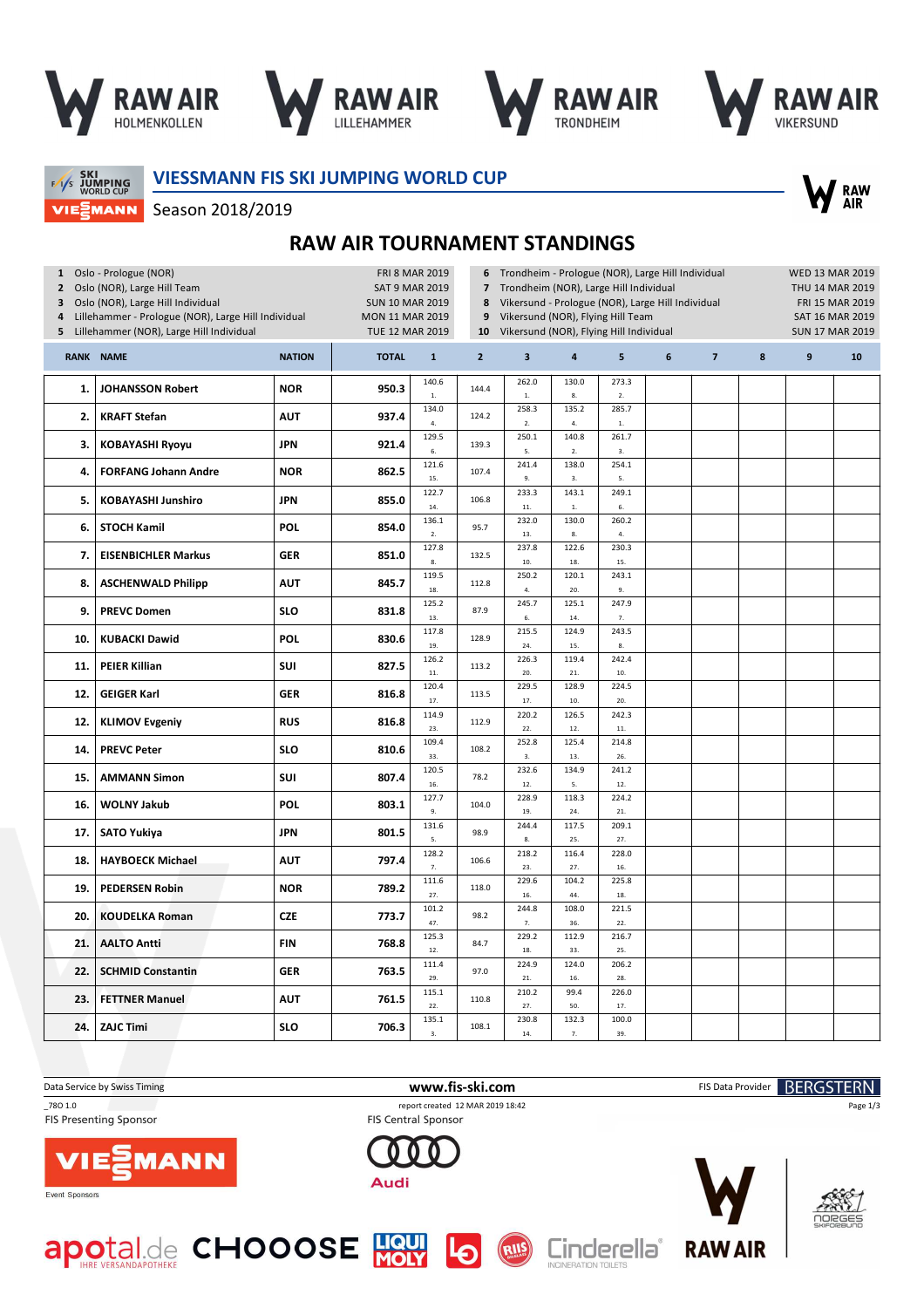







**SKI<br>F/I/S JUMPING**<br>WORLD CUP VIEZMANN **VIESSMANN FIS SKI JUMPING WORLD CUP**



Season 2018/2019

## **RAW AIR TOURNAMENT STANDINGS**

|     | <b>RANK NAME</b>             | <b>NATION</b> | <b>TOTAL</b> | $\mathbf{1}$ | $\overline{2}$ | $\overline{\mathbf{3}}$ | 4            | 5            | 6 | $\overline{7}$ | 8 | $\boldsymbol{9}$ | 10 |
|-----|------------------------------|---------------|--------------|--------------|----------------|-------------------------|--------------|--------------|---|----------------|---|------------------|----|
| 25. | <b>HUBER Daniel</b>          | <b>AUT</b>    | 689.0        | 111.4<br>29. |                | 230.7<br>15.            | 122.2<br>19. | 224.7<br>19. |   |                |   |                  |    |
| 26. | <b>ZYLA Piotr</b>            | POL           | 672.1        | 114.9<br>23. | 112.3          | 210.5<br>26.            | 128.4<br>11. | 106.0<br>33. |   |                |   |                  |    |
| 27. | <b>KASAI Noriaki</b>         | <b>JPN</b>    | 637.0        | 110.4        | 111.8          | 197.7                   | 113.7        | 103.4        |   |                |   |                  |    |
| 28. | <b>POLASEK Viktor</b>        | <b>CZE</b>    | 630.4        | 31.<br>108.8 | 104.9          | 28.<br>192.5            | 31.<br>117.1 | 36.<br>107.1 |   |                |   |                  |    |
|     |                              | <b>NOR</b>    | 559.0        | 35.<br>113.7 | 100.0          | 30.                     | 26.<br>107.5 | 32.<br>237.8 |   |                |   |                  |    |
| 29. | <b>LINDVIK Marius</b>        |               |              | 25.<br>126.9 |                |                         | 38.<br>116.0 | 13.<br>219.7 |   |                |   |                  |    |
| 30. | <b>LEYHE Stephan</b>         | <b>GER</b>    | 557.5        | 10.<br>110.2 | 94.9           | 93.1                    | 28.<br>123.7 | 23.<br>218.9 |   |                |   |                  |    |
| 31. | <b>HULA Stefan</b>           | POL           | 545.9        | 32.          |                | 36.                     | 17.          | 24.          |   |                |   |                  |    |
| 32. | <b>WELLINGER Andreas</b>     | <b>GER</b>    | 540.2        | 107.4<br>40. |                | 93.4<br>34.             | 107.7<br>37. | 231.7<br>14. |   |                |   |                  |    |
| 33. | <b>AIGNER Clemens</b>        | <b>AUT</b>    | 530.7        | 106.6<br>42. |                | 212.6<br>25.            | 106.0<br>41. | 105.5<br>34. |   |                |   |                  |    |
| 34. | <b>LANISEK Anze</b>          | <b>SLO</b>    | 518.8        | 111.5<br>28. | 115.2          | 89.8<br>37.             | 115.2<br>30. | 87.1<br>44.  |   |                |   |                  |    |
| 35. | <b>NAZAROV Mikhail</b>       | <b>RUS</b>    | 514.3        | 108.3<br>37. | 87.7           | 95.1<br>32.             | 113.1<br>32. | 110.1<br>31. |   |                |   |                  |    |
| 36. | <b>STJERNEN Andreas</b>      | <b>NOR</b>    | 500.8        | 108.0<br>38. |                | 80.3<br>41.             | 132.5<br>6.  | 180.0<br>30. |   |                |   |                  |    |
| 37. | <b>BOYD-CLOWES Mackenzie</b> | CAN           | 476.3        | 116.4<br>21. |                | 60.6<br>46.             | 118.7<br>23. | 180.6<br>29. |   |                |   |                  |    |
| 38. | <b>EGLOFF Luca</b>           | SUI           | 474.0        | 109.2        | 77.0           | 84.4                    | 102.5        | 100.9        |   |                |   |                  |    |
| 39. | <b>HOERL Jan</b>             | <b>AUT</b>    | 402.6        | 34.<br>103.5 |                | 40.<br>98.1             | 45.<br>104.3 | 37.<br>96.7  |   |                |   |                  |    |
| 40. | <b>HLAVA Lukas</b>           | <b>CZE</b>    | 397.2        | 44.<br>105.1 | 96.6           | 31.<br>195.5            | 43.          | 42.          |   |                |   |                  |    |
|     |                              |               |              | 43.<br>107.6 |                | 29.<br>63.1             | 115.3        | 100.5        |   |                |   |                  |    |
| 41. | <b>ITO Daiki</b>             | <b>JPN</b>    | 386.5        | 39.<br>99.0  |                | 45.                     | 29.<br>100.3 | 38.<br>104.4 |   |                |   |                  |    |
| 42. | <b>VASSILIEV Dmitriy</b>     | <b>RUS</b>    | 379.6        | 51.<br>100.0 | 75.9           | 66.6                    | 47.<br>105.2 | 35.<br>94.5  |   |                |   |                  |    |
| 43. | <b>LEAROYD Jonathan</b>      | FRA           | 366.3        | 48.<br>94.3  |                | 44.                     | 42.<br>99.7  | 43.<br>97.8  |   |                |   |                  |    |
| 44. | <b>MAATTA Jarkko</b>         | FIN           | 360.0        | 57.          | 68.2           |                         | 49.          | 40.          |   |                |   |                  |    |
| 45. | <b>JELAR Ziga</b>            | <b>SLO</b>    | 300.3        | 108.8<br>35. |                | 94.9<br>33.             | 96.6<br>55.  |              |   |                |   |                  |    |
| 46. | <b>ZOGRAFSKI Vladimir</b>    | <b>BUL</b>    | 291.9        | 112.5<br>26. |                | 93.4<br>34.             | 86.0<br>65.  |              |   |                |   |                  |    |
| 47. | <b>HAMANN Martin</b>         | <b>GER</b>    | 289.4        | 106.9<br>41. |                | 89.8<br>37.             | 92.7<br>61.  |              |   |                |   |                  |    |
| 48. | <b>SCHULER Andreas</b>       | SUI           | 287.5        | 98.1<br>52.  | 97.1           |                         | 92.3<br>62.  |              |   |                |   |                  |    |
| 49. | <b>MARKENG Thomas Aasen</b>  | <b>NOR</b>    | 282.3        | 101.3<br>46. |                | 86.5<br>39.             | 94.5<br>58.  |              |   |                |   |                  |    |
| 50. | <b>PASCHKE Pius</b>          | <b>GER</b>    | 282.2        | 78.7         |                |                         | 119.3        | 84.2         |   |                |   |                  |    |
| 51. | <b>GRANERUD Halvor Egner</b> | <b>NOR</b>    | 278.2        | 66.<br>95.4  |                |                         | 22.<br>106.5 | 45.<br>76.3  |   |                |   |                  |    |
|     |                              |               |              | 54.          |                |                         | 40.          | 47.          |   |                |   |                  |    |

**FIS Presenting Sponsor** 

Data Service by Swiss Timing **WWW.Fis-Ski.com www.fis-ski.com** FIS Data Provider **BERGSTERN** \_78O 1.0 report created 12 MAR 2019 18:42

RIIS





FIS Central Sponsor







Page 2/3

Event Sponsors



Cinderella<sup>®</sup>